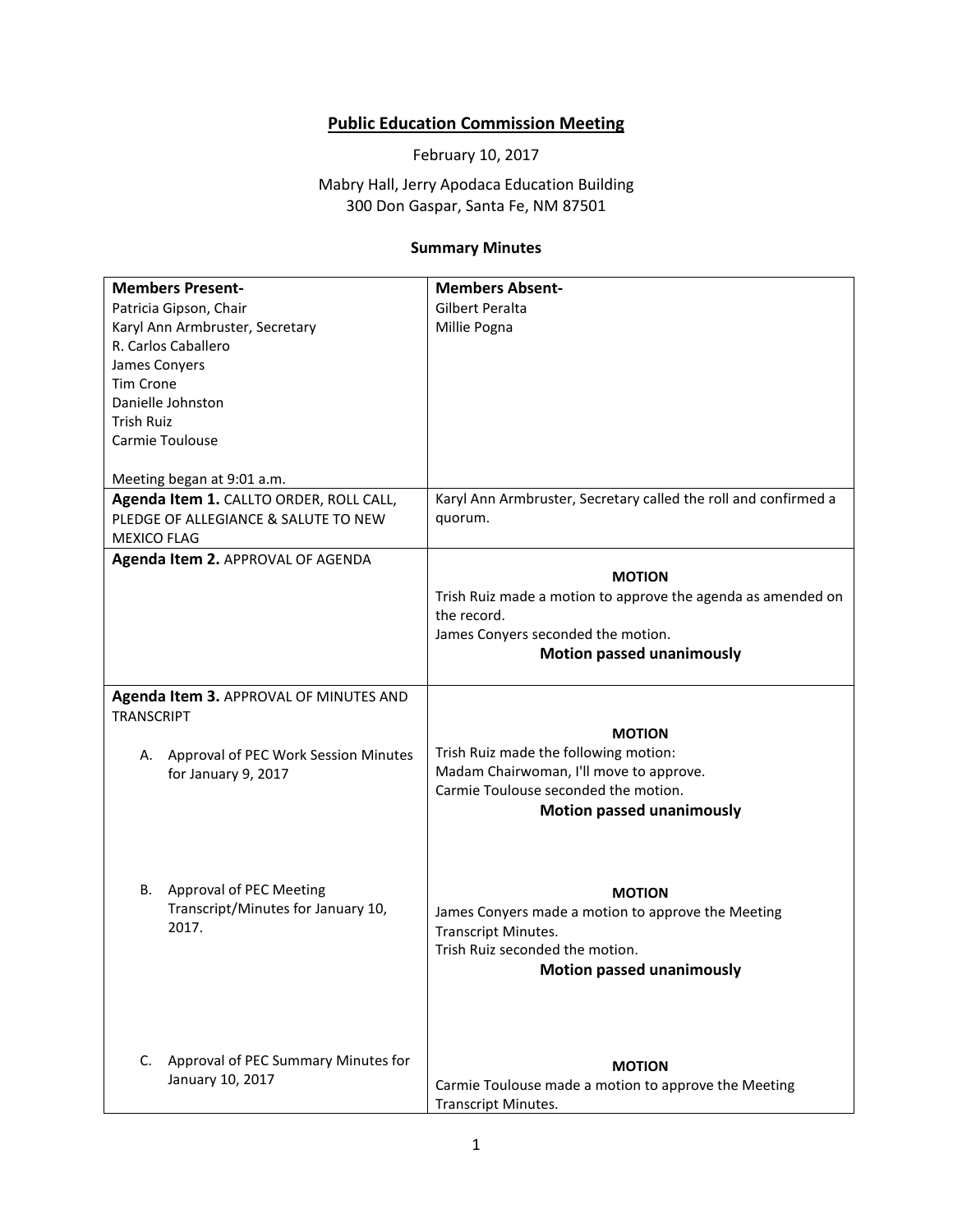|                                                                                                                                                                         | Trish Ruiz seconded the motion.                                                                                                                                                                                                                                                                                                                                                                                                                                                                                                                                                                                                                                                                                                                                                                                                                                                                                                                        |
|-------------------------------------------------------------------------------------------------------------------------------------------------------------------------|--------------------------------------------------------------------------------------------------------------------------------------------------------------------------------------------------------------------------------------------------------------------------------------------------------------------------------------------------------------------------------------------------------------------------------------------------------------------------------------------------------------------------------------------------------------------------------------------------------------------------------------------------------------------------------------------------------------------------------------------------------------------------------------------------------------------------------------------------------------------------------------------------------------------------------------------------------|
|                                                                                                                                                                         | <b>Motion passed unanimously</b>                                                                                                                                                                                                                                                                                                                                                                                                                                                                                                                                                                                                                                                                                                                                                                                                                                                                                                                       |
| Agenda Item 4. APPROVAL OF THE PEC<br><b>RULES OF PROCEDURE</b>                                                                                                         | Item removed from the agenda.                                                                                                                                                                                                                                                                                                                                                                                                                                                                                                                                                                                                                                                                                                                                                                                                                                                                                                                          |
| Agenda Item 5. APPROVAL OF ADHERENCE<br>TO THE OPEN MEETINGS ACT                                                                                                        | Item removed from the agenda.                                                                                                                                                                                                                                                                                                                                                                                                                                                                                                                                                                                                                                                                                                                                                                                                                                                                                                                          |
| Agenda Item 6. REPORT FROM PED ON<br><b>FINANCIAL MONITORING OF CHARTER</b><br><b>SCHOOLS</b>                                                                           | Recorded comments are available in full transcript.                                                                                                                                                                                                                                                                                                                                                                                                                                                                                                                                                                                                                                                                                                                                                                                                                                                                                                    |
| Agenda Item 7. DISCUSSION AND POSSIBLE<br><b>ACTION-PED RECOMMENDATION TO</b><br><b>COMMENCE REVOCATION PROCEEDINGS</b><br>AGAINST LA PROMESA EARLY LEARNING<br>CENTER. | <b>MOTION</b><br>Trish Ruiz made the following motion:<br>Madam Chairwoman, I move to commence revocation<br>proceedings against La Promesa Early Learning Center and<br>schedule a revocation hearing for a date no later than March<br>the 15th, 2017. The revocation proceeding shall determine<br>whether there is sufficient evidence to demonstrate the charter<br>should be revoked because the school failed to meet generally<br>accepted standards of fiscal management and/or has violated<br>provisions of law from which the charter school is not<br>specifically exempted, and/or engaged in serious or repeated<br>mismanagement, improper recording, or improper reporting of<br>public school funds under its control, and whether the school<br>has failed to make sufficient academic growth.<br>Karyl Ann Armbruster seconded the motion.<br>Motion passed by a majority vote<br>(5-3; Toulouse, Conyers, and Caballero voted no) |
| Agenda Item 8. DISCUSSION AND POSSIBLE<br><b>ACTION ON CHARTER SCHOOL</b><br>AMENDMENTS.                                                                                |                                                                                                                                                                                                                                                                                                                                                                                                                                                                                                                                                                                                                                                                                                                                                                                                                                                                                                                                                        |
| Tierra Adentro of New Mexico<br>А.                                                                                                                                      | <b>MOTION</b><br>Patricia Gipson made the following motion:<br>I move to approve the amendment request presented by Tierra<br>Adentro of New Mexico Charter School to increase its<br>enrollment cap conditioned on the school's ability to obtain a<br>facility to its approved occupancy of 550.<br>Trish Ruiz seconded the motion.<br>Motion passed by a majority vote<br>(7 in favor, Toulouse recused herself)                                                                                                                                                                                                                                                                                                                                                                                                                                                                                                                                    |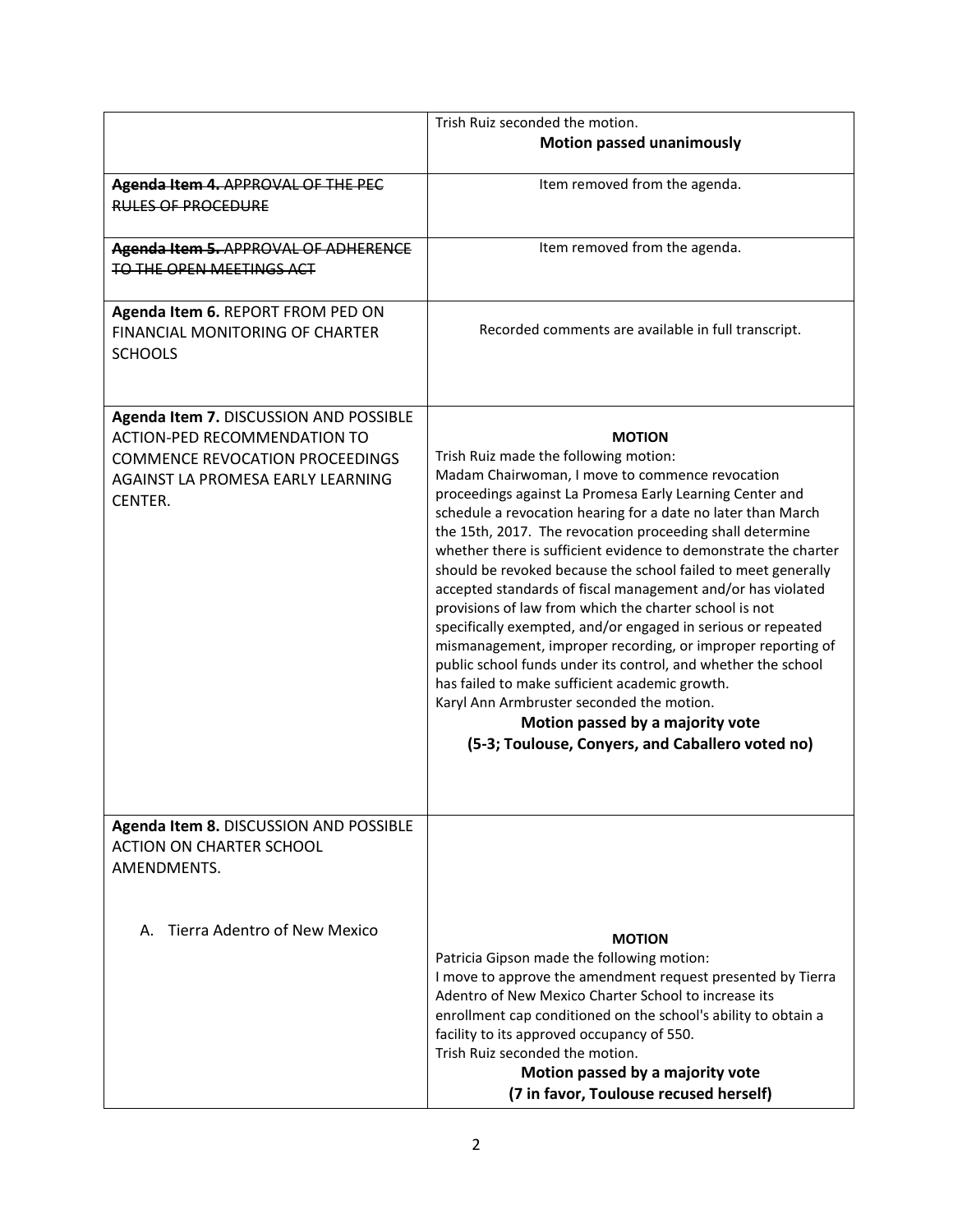| Agenda Item 9. REPORT FROM OPTIONS    |                                                                |
|---------------------------------------|----------------------------------------------------------------|
| FOR PARENTS & THE CHARTER SCHOOL      |                                                                |
| DIVISION - DISCUSSION AND POSSIBLE    | Recorded comments are available in full transcript.            |
| <b>ACTIONS</b>                        |                                                                |
| A. Charter School Division Update     |                                                                |
|                                       |                                                                |
| B. Report on Governing Body           |                                                                |
| Changes                               |                                                                |
|                                       |                                                                |
| Report on School Closures<br>C.       |                                                                |
|                                       |                                                                |
|                                       |                                                                |
| D. Report on Implementation of        |                                                                |
| Monitoring Cycle                      |                                                                |
|                                       |                                                                |
|                                       |                                                                |
| Report on 2017 Notices of<br>Ε.       |                                                                |
| Intent                                |                                                                |
|                                       |                                                                |
| Agenda Item 10. DISCUSSION AND        |                                                                |
| POSSIBLE ACTION TO COMMENCE           |                                                                |
| OPERATIONS FOR SAHQ ACADEMY           |                                                                |
|                                       |                                                                |
| Vote to commence operations for<br>А. | <b>MOTION</b>                                                  |
| SAHQ Academy                          | Patricia Gipson made the following motion:                     |
|                                       | So I move that the Public Education Commission approve a       |
|                                       | Commencement of Operations for SAHQ Academy with the           |
|                                       | condition that all items on the Planning Year Checklist be     |
|                                       | completed no later than two weeks prior to the scheduled first |
|                                       | day of school, as verified by a site visit.                    |
|                                       | Trish Ruiz seconded the motion.                                |
|                                       | <b>Motion passed unanimously</b>                               |
| Vote on the contract and<br>В.        | <b>MOTION</b>                                                  |
| performance framework for SAHQ        | Patricia Gipson made the following motion:                     |
| Academy                               | So I move that the Public Education Commission accept the      |
|                                       | contract between the New Mexico Public Education Commission    |
|                                       | and the Student Athlete Headquarters Academy, dated July 1st,  |
|                                       | 2016, through June 30th, 2021.                                 |
|                                       | Tim Crone seconded the motion.                                 |
|                                       | <b>Motion passed unanimously</b>                               |
|                                       |                                                                |
|                                       |                                                                |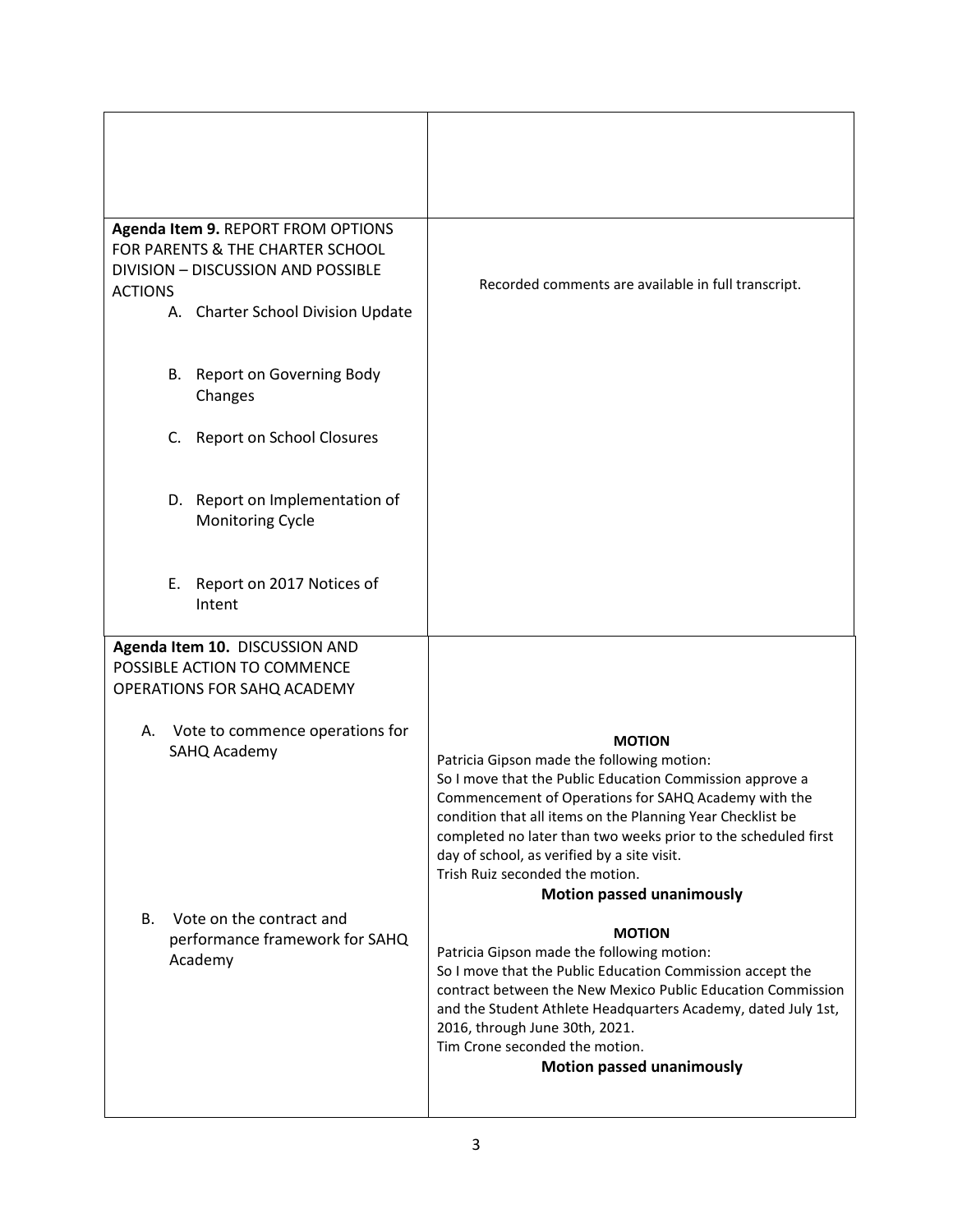| Vote on the amendment for SAHQ<br>C.       |                                                                                                                               |
|--------------------------------------------|-------------------------------------------------------------------------------------------------------------------------------|
| Academy                                    | <b>MOTION</b>                                                                                                                 |
|                                            | Patricia Gipson made the following motion:                                                                                    |
|                                            | I move that the Public Education Commission approve the                                                                       |
|                                            | charter contract for SAHQ Academy with the following                                                                          |
|                                            | amendments:                                                                                                                   |
|                                            | 1. The contract term shall be July 1, 2017, to June 30, 2022.                                                                 |
|                                            | 2. Section 3-2, Term of the Contract -Term of the Charter -- Page                                                             |
|                                            | 12, is modified by changing the effective date to July 1st, 2017,<br>and the last date of the contract term to June 30, 2022. |
|                                            | 3. Section VIII.1(a)(i), Operational Structure, Page 33, is modified                                                          |
|                                            | by deleting the following statement: "The school is a blended                                                                 |
|                                            | learning school. Students' on-campus schedule will be set by                                                                  |
|                                            | school staff based on whether or not the students are on pace                                                                 |
|                                            | with their course requirements," which appears in the table at                                                                |
|                                            | (i), "Operational Structure," adjacent to the words, "Length of                                                               |
|                                            | School Day."                                                                                                                  |
|                                            | 4. Section VIII.1(a)(iii) -- or no -- three (i)s. Educational Program                                                         |
|                                            | of School, Educational Approach, Page 34, is modified by                                                                      |
|                                            | deleting the phrase, "With the flexibility of anytime, anywhere                                                               |
|                                            | learning," in the following sentence: "The school provides                                                                    |
|                                            | academic classes to students in a highly interactive digital                                                                  |
|                                            | format."                                                                                                                      |
|                                            | 5. Section X.1, Renewal Time Line and Process, Page 55, is                                                                    |
|                                            | revised by changing the renewal application submission date to<br>October 1, 2021, and the date by which the Commission must  |
|                                            | vote on the school's renewal application date to January 1,                                                                   |
|                                            | 25 2022.                                                                                                                      |
|                                            | Trish Ruiz seconded the motion.                                                                                               |
|                                            | <b>Motion passed unanimously</b>                                                                                              |
|                                            |                                                                                                                               |
|                                            |                                                                                                                               |
| R. Carlos Caballero left the meeting.      |                                                                                                                               |
|                                            |                                                                                                                               |
|                                            |                                                                                                                               |
| Agenda Item 11. DISCUSSION AND             |                                                                                                                               |
| POSSIBLE ACTION ON 2017 NEW CHARTER        | <b>MOTION</b>                                                                                                                 |
| SCHOOL APPLICATION KIT INCLUDING           | Patricia Gipson made the following motion:                                                                                    |
| EVALUATION RUBRIC AND CRITERIA.            | I move to adopt the Revised Application Kit, including Evaluation                                                             |
|                                            | Rubric and Criteria presented at the Work Session by CSD                                                                      |
|                                            | February 9th, 2017.                                                                                                           |
|                                            | Trish Ruiz seconded the motion.                                                                                               |
|                                            | <b>Motion passed unanimously</b>                                                                                              |
| Agenda Item 12. DISCUSSION AND             |                                                                                                                               |
| POSSIBLE ACTION ON GOVERNING BODY          | <b>MOTION</b>                                                                                                                 |
| <b>CHANGES POLICY AND FORMS - CONTRACT</b> | Patricia Gipson made the following motion:                                                                                    |
| PROVISION 8.10 (b).                        | I move to adopt the revised policy statements presented in                                                                    |
|                                            | today's materials and the revised form for making government                                                                  |
|                                            | changes.                                                                                                                      |
|                                            | Carmie Toulouse seconded the motion.                                                                                          |